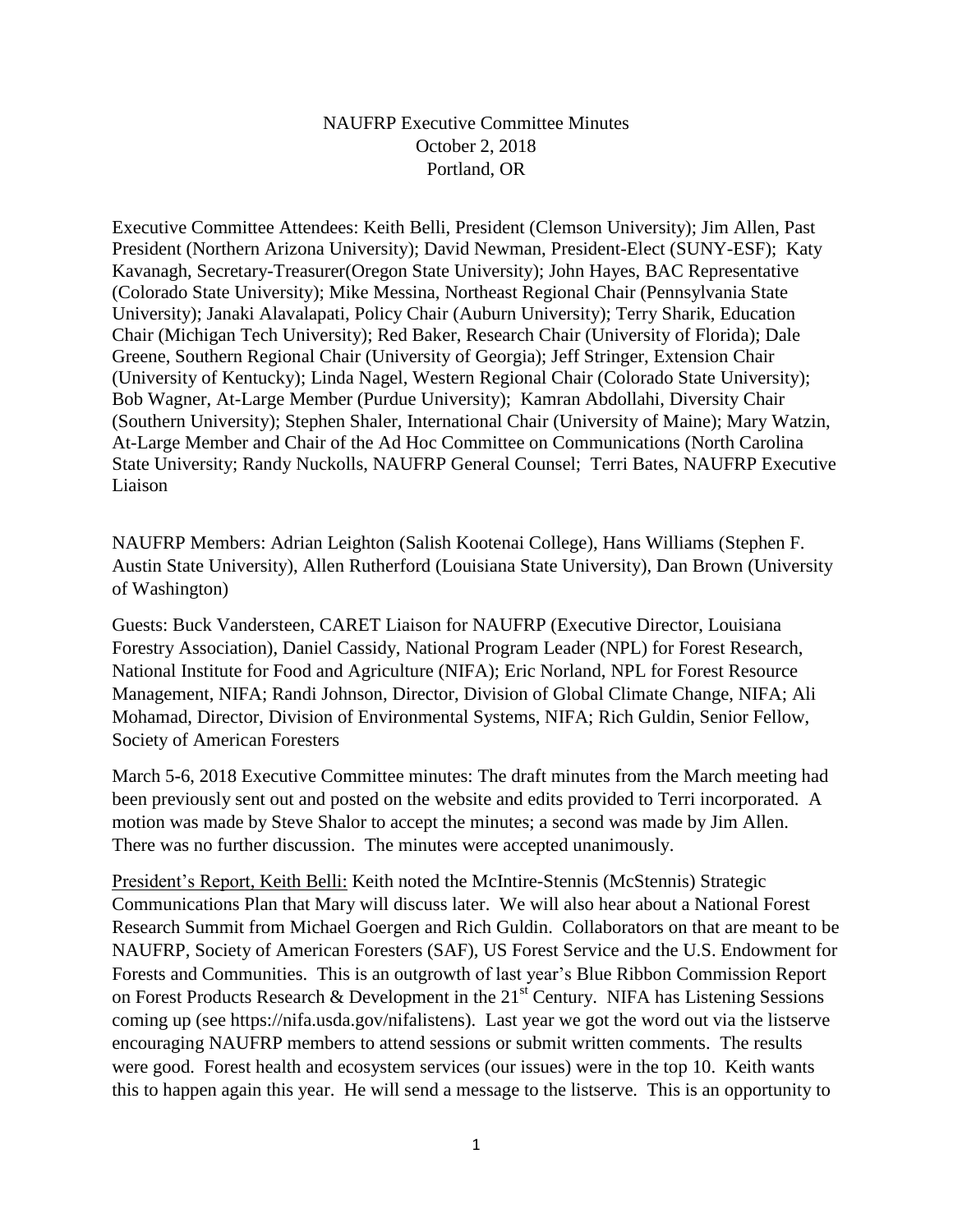get our message about Forest Health out. There may be other issues; NAUFRP participation is key. Eric said they were glad to see all the forestry responses but would like to recommend using your own words (vs. copying and pasting). Ali said the numbers count. Keith affirmed this is about getting attention for our issues and suggested getting faculty to submit comments. Terri will resend this information to the listserv. Dale urged spending time with federal relations people on campus. UGA is hosting a Senate staff tour. Auburn hosts a similar event.

Treasurer's Report, Katy Kavanagh: Katy discussed the final report on the 2017 budget year at the March Executive Committee meeting; she plans to provide more detail to the General Assembly tomorrow. She reviewed the status of 2018 dues income. Discussion proceeded to the 2019 proposed budget. (Terri stepped out.) The Executive Committee recommended raising Terri's compensation to \$31,000 annually – an approximate nine percent increase. It has been several years since she was provided a raise. This group will recommend the proposed 2019 budget presented with this change to be voted on by the General Assembly tomorrow.

Terry asked about a one-pager that lists NAUFRP's unique attributes that will separate us out from the Association of Public Land Grant Universities (APLU) and other similar organizations. Terry thinks it would be of value to expand the national committees to incorporate regional chairs/people as was once done. John says we have been discussing this for a while and perhaps it's time to empower the chairs to do this. Keith says it was a good model and asked the regional chairs to identify people for this purpose.Mary believes it would be good to do more to get faculty interested in NAUFRP via the General Assembly -- make it worthwhile for them. Randy said that could help to develop future NAUFRP leadership. We've kept people involved through At-Large positions but they could be involved through the committees. Send names of potential committee members to Terri before March. Jim clarified that we are talking about national chairs to lead and regional chairs to recruit.

Eric Norland discussed the issue of unspent McStennis funds by institutions – NAUFRP institutions are returning too much and the funds returned go to the US Treasury. Several emails have gone out on this issue. NIFA is not exactly sure where they stand at the moment; they/institutions have 90 days from the end of the fiscal year (September  $30<sup>th</sup>$ ) to turn in their final financial report. The designated ATR at each institution is the person NIFA holds responsible for McStennis funds. One-half of the ATRs are Agricultural Experiment Station directors. Personally, Eric would like to see an institution that has returned any of their McStennis allocation reduced by that amount the next year. Keith asked that NIFA provide details at the March 2019 meeting. Mary said an issue is the ability of an institution to deficit spend; this may be a topic for the ATR meeting. Ali Mohamad says there are a group of schools who are habitual offenders. Over \$200,000 was turned back in last year. Hatch has the same problem. Overall, the agency at one time turned back in \$100 million. The FY18 McStennis allocation  $(3<sup>rd</sup>$  and  $4<sup>th</sup>$  quarter funds) should be out shortly.

Dave Lewis, President, Terry Baker, CEO and John Barnwell, Policy Director, Dick Brinker, Board Member, Society of American Foresters (SAF): Dave Lewis introduced Terry Baker as the new CEO who came on board several weeks ago. Jim Allen served on the search committee. The SAF leadership knows they are running out of time per demographics and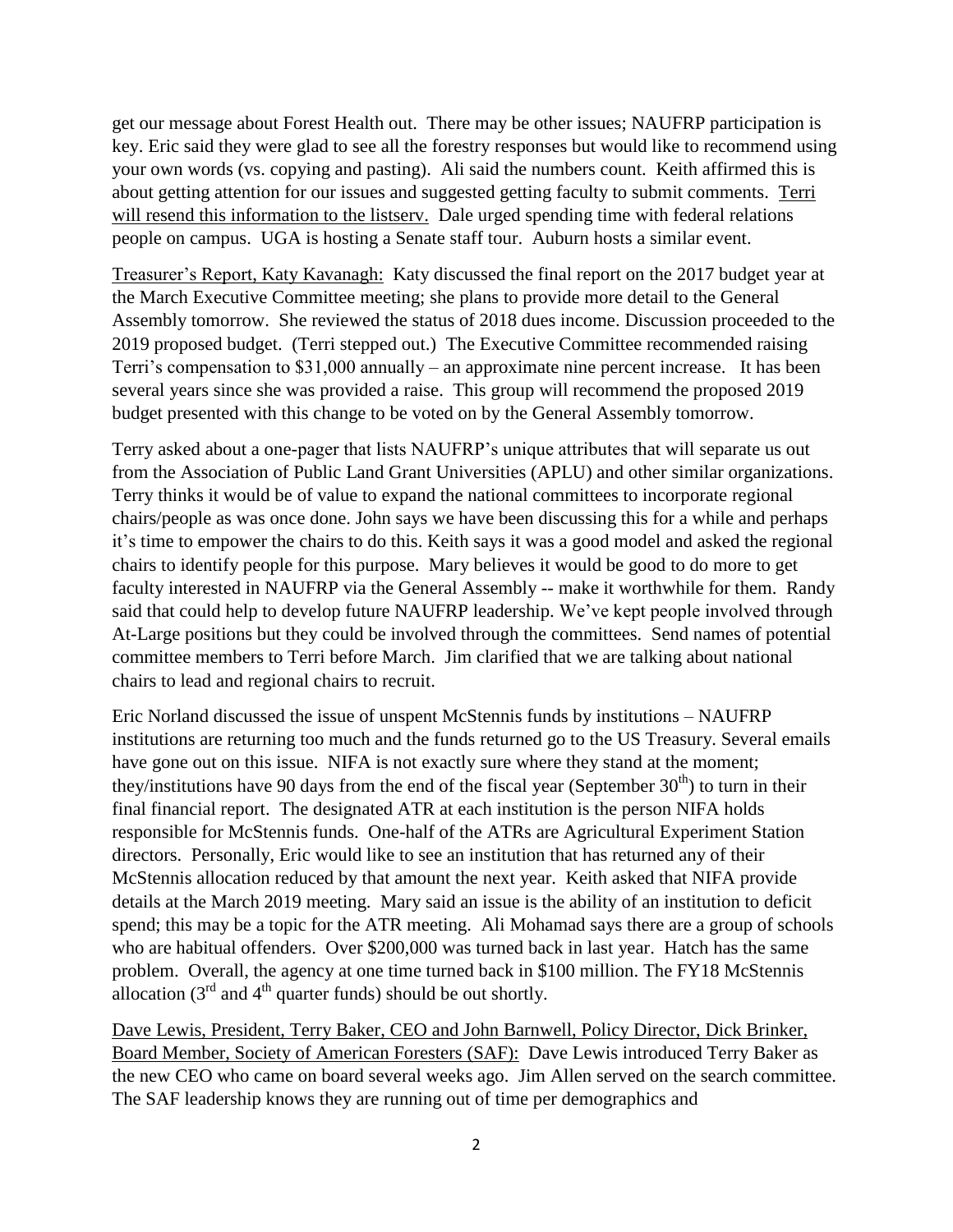retaining/recruiting younger members. (PowerPoint). They are beginning with a pledge of transparency. SAF financial information is now on their website. They are moving towards a balanced budget. They have passed and begun implementing a diversity and inclusion policy. There is agreement on a revised policy for investment funds. And they have begun addressing issues at the state society level. Earlier this year they re-established the Leadership Advisory Group. They have developed/deployed a 'Forester Inventory Team'. Jeff asked what they are using as a definition of 'forester'? They are looking at streams of non-dues revenue. And finally, they are focused on the following five key pillars: 1) Grow membership (numbers, diversity, generational) 2) establish financial security 3) increase tangible value of membership (elevate professional status of forestry) 4) promote sound forest science and policy. Jeff said they have to get faculty to recognize SAF; they are the first to engage students with SAF. Adrian said it would be very helpful for SAF to reach out to his students; the nearest SAF chapter is 60 miles away. Dave Lewis discussed requiring the SAF Certified Forester Exam as part of the SAF Accreditation of forestry programs. David asked if SAF is abandoning the Natural Resource Management Accreditation? SAF responded that they are not. Keith asked why SAF didn't poll us versus coming to us after the fact and asking for help? We would have appreciated being involved at the beginning of the process. Dick Brinker said they are here today to discuss and get ideas, not force anything. They are early in the process; the aim is to elevate the forestry profession. Keith reaffirmed NAUFRP is committed to working with SAF on these issues.

Washington Report, Randy Nuckolls, General Counsel: There is an increase for McStennis in the FY19 House and Senate appropriations bills; they are at \$36 million, up from \$33.9 million in FY18. RREA funding is flat. Current year funding for AFRI is \$400 million: the House would increase it to \$415 and Senate to \$405. Hatch is also up. The Coop Research Units were zeroed out by the Administration; it is flat in the Senate and up a little in the House at \$19 million. The Joint Fire Science Program (JFSP) was also zeroed out by the Administration. A letter was circulated to Congress in support of the JFSP program's funding and signed by many faculty. Congress has reinstated some of the funding. APLU has become active on behalf of the program and have developed a plan for next year to build support. The Farm Bill is being conferenced now. McStennis has permanent authority so there are no impacts there. However, as of October  $1<sup>st</sup>$ , mandatory programs like the NIFA biomass programs, have no authority and cannot spend money. This affects 39 programs. The major issue of contention between the House and Senate is SNAP (Food Stamps) work requirements that the House is seeking. Randy addressed the Administration's proposal to move NIFA and ERS outside of the Washington, DC area. There is a comment period on this through October 14<sup>th</sup>. Several states are expected to make proposals. APLU and others have formed a coalition to ardently oppose the moves. The Department of Interior may also be considering similar moves for BLM, USGS and the FWS. Randy talked about the upcoming mid-term elections. Adrian asked what happens if the Farm Bill is not passed by the end of the year. Randy said the current bills die and there will be a new Congress and new bills introduced although they may be the same ones that are currently being considered if the houses do not turn over. McStennis has permanent authority so is not affected - most research programs are permanently authorized. Adrian said that the 1994 tribal colleges would be eligible for McStennis funds under the Farm Bill proposals being considered, meaning likely, two schools in MT and MN would become eligible. John Hayes asked if the NIFA move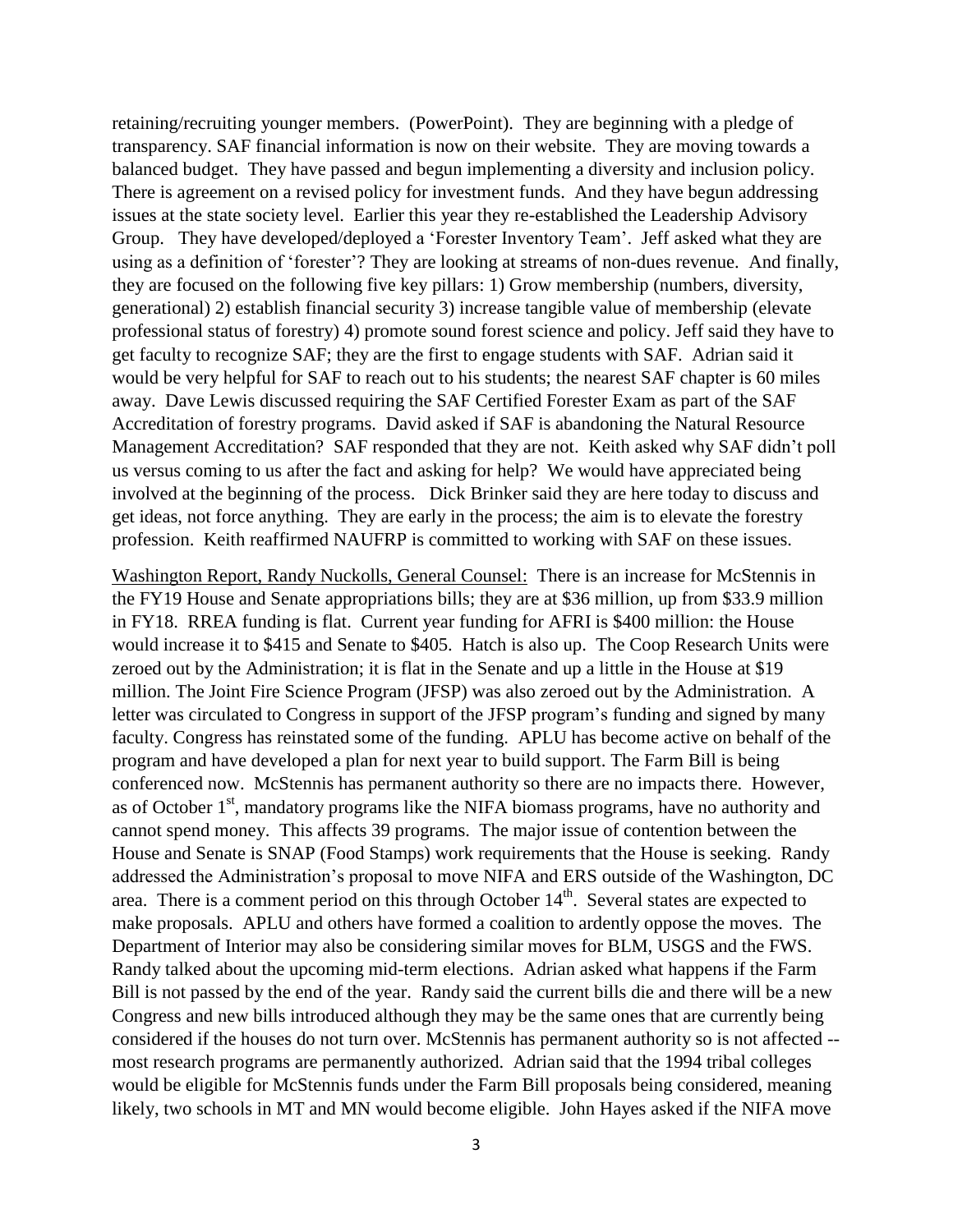is definite? Randy noted USDA Secretary Perdue's letter released last week responded to Congressional questions and concerns. Some of those were addressed, others were not. Right now they are moving forward with the move. After they get proposals in USDA can do more analysis and determine what the costs-benefits might be. John asked if NAUFRP can or should be doing something more? Randy said we signed a letter circulated by APLU. Things have been delayed a month. Randy thinks we should determine a NAUFRP response after the bids are in. Eric said NIFA is moving ahead as if they are moving. There are other issues such as how programs will operate in a transition, especially since many NIFA employees say they will refuse to move. Some key Congressional members are opposed but others will have their state submitting proposals and likely be supportive. Mary agrees NAUFRP should wait till the proposals are in to determine a response. Randy says it will not go to a university because that would be a conflict of interest, but will likely get to where there is a strong land grant program.

Research Committee, Red Baker: Red reported on the meetings with NIFA staff that were held in conjunction with the Executive Committee meeting last March; at least half a dozen of us participated. He had planned a summer meeting but that did not happen. Red would like feedback on other agencies that would be good to visit or have meet with the Executive Committee. In the past we have met with the Department of Energy and National Science Foundation. Ali Mohamed suggested meeting with staff at the USDA Rural Development Administration*.* Additional Research Committee members are going to be Bob Wagner, Katy and Scott Merkel (Associate Research Dean, University of Georgia).

Policy Committee, Janaki Alavalpati: Janaki provided a written report. NAUFRP has been very active in the Forests in the Farm Bill Coalition (FIFB). We are the only organization focused on research. We have also been a part of the Forest Climate Working Group since its inception and a signer of its founding principles. An example of how we collaborate on policy is a May  $18<sup>th</sup>$ letter NAUFRP co-signed to the House and Senate Appropriations Committees supporting increased funding for US Forest Service Research and Development programs. Randy noted that APLU's Board of Natural Resources (BNR) is not as active as the Board of Agriculture. And he emphasized again that in the FIFB Coalition, NAUFRP is the only voice speaking for research. The Policy Chair role is crucial. Janaki is going to be stepping down. We need to build out regional representatives.

Diversity Committee, Kamran Abdollahi: Kamran provided a written report. There are two meetings to note and to be posted on the NAUFRP webpage. These are the Minority in Agriculture and Natural Resources (MANRRS) April 3-6, 2019 in Overland Park, KS and the 1890 ARD Research Symposium March 29-April 3, 2019 in Jacksonville, FL. Kamran will be attending the ARD meeting. He has been involved in developing the SAF Diversity and Inclusion Policy as well as other SAF diversity actions. John Hayes says we have been working with SAF and although our interests overlap, there are pieces that fall outside of our shared interests. For example, the Logic Model which we invested years in yet nothing came of it. The question is how many eggs should we put in the SAF basket? This is not meant to be a criticism just a concern that if we delegate too much to SAF our interests may not be achieved. Terry thinks we need to work together with SAF. Keith believes this is a system: we gain the most by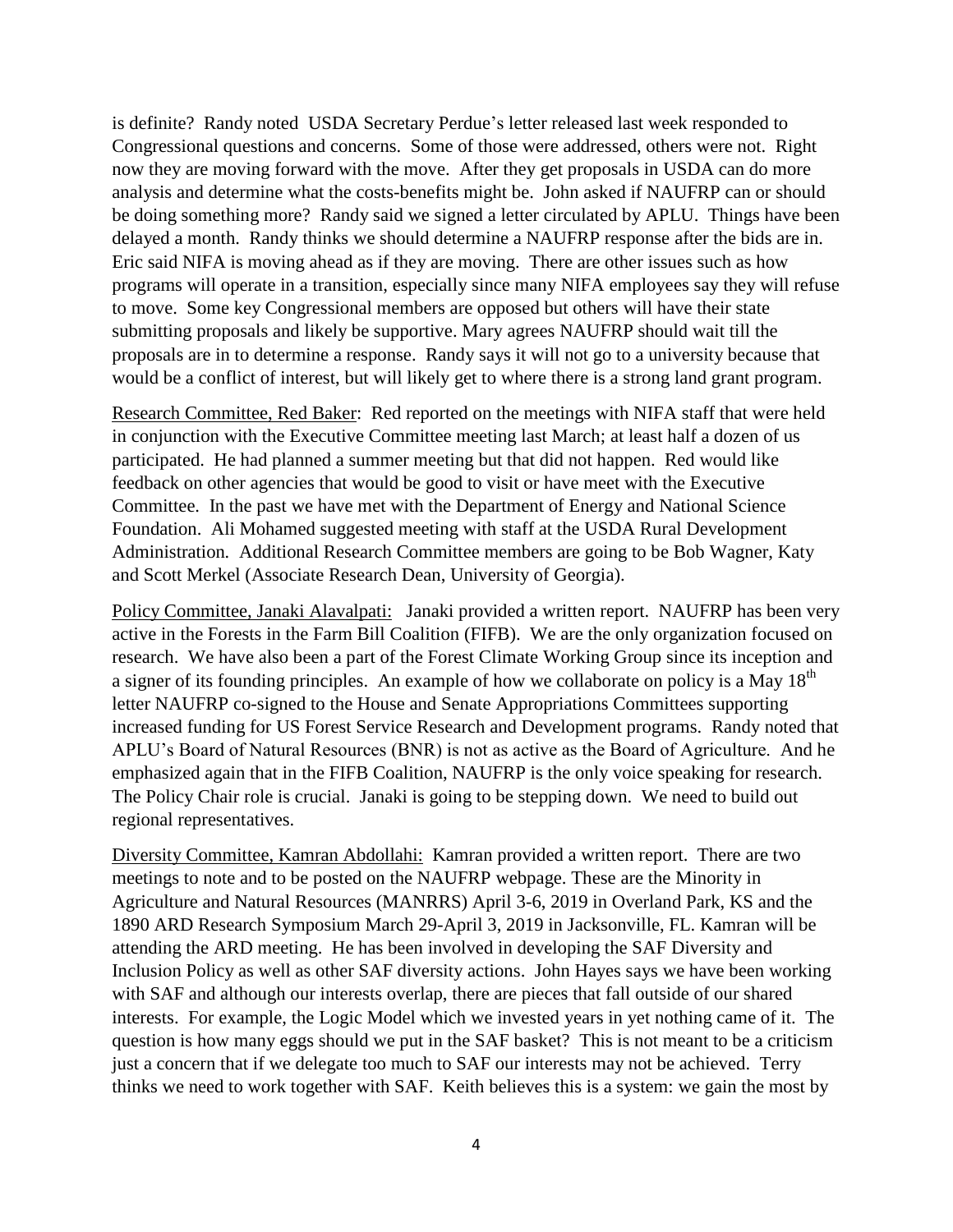figuring out how each of our organizations can work most effectively, for our parts, on diversity. John says Colorado State is moving a proposal forward. Keith believes we need to do a better job sharing information -- maybe develop a clearing house for diversity efforts/ activities for the NAUFRP webpage. Such information should be funneled to Kamran and shared.

International Committee, Steve Shaler: Steve provided a written report. He sent a survey to the NAUFRP listserve asking for information to better understand international opportunities provided to students. There were some really good responses which are synthesized in his report. Steve also provided some highlights. The intended audience for this feedback is us. The next IUFRO World Forestry Congress (WFC) meets in Sweden July 8-13 in 2024. Steve noted that Tom DeLuca (University of Montana) is a member of the committee.

Extension Committee, Jeff Stringer: As the new Chair Jeff wants to get better engaged and build a committee. An issue he would like to explore is RREA – is there a formal link between McStennis and RREA, if not, why? When he has a committee he will put together prospective plan for working on this. North Carolina State has talked about linkages between RREA and McStennis We can do more with RREA extension around McStennis research. UKY has tried to show how McStennis benefits society. Eric Norland said theoretically, \$300,000 in NIFA National Focus Funds might be available to try and do something around this.

Education Committee, Terry Sharik: Terry provided a written report. He touched on the Education Clearing house on the NAUFRP website and his work to merge the data he has collected from NAUFRP institutions on enrollments with FAEIS data collection. At the March Executive Committee meeting Lloyd Ireland proposed an ethics survey to work with NAUFRP on. Terry understands that NAUFRP is not going to run this but will help where feasible. It will be a web-based survey. Keith affirmed NAUFRP is interested in collaborating and helping. Lastly, Terry is interested in seeing the 2011 NAUFRP Undergraduate Education Strategy Plan updated. Keith recommended the new Education Chair (tbd) work with Terry on what to do on this. David recognized Terry for all his many years of service to NAUFRP.

National Research Summit, Rich Guldin (Senior Fellow, SAF) and Michael Goergen (US Endowment for Forestry and Communities via conference call): Rich distributed a 2-page handout. He served as the principle writer on the Blue Ribbon Commission report and wishes we were further along with the recommendation to convene a national research summit. The Forest Service has provided a grant to SAF and the US Endowment will also contribute funding. A NIFA grant has been applied for and they are waiting to hear back on it. There was a question about total amount of funding sought for Summit? Grant funds are intended to cover travel, meeting costs and report writing. The Endowment is committed to making it happen. The FS grant is for \$15,000. They plan on 40 participants. Rich said the next steps are 1) identify the 40 people to invite 2) summarize what the current research investment is (Rich could not get good numbers for university forestry research for the Blue Ribbon Commission but believed it was approximately \$125 million) 3) improve information on investments from related forest products research (i.e. forest-based pharmaceuticals). Terry suggested the Forest Products Society should be involved. Rich was asked what happens after you have determined a Vision and Direction? Rich says a new set of collaborators emerges and enables research to move forward with better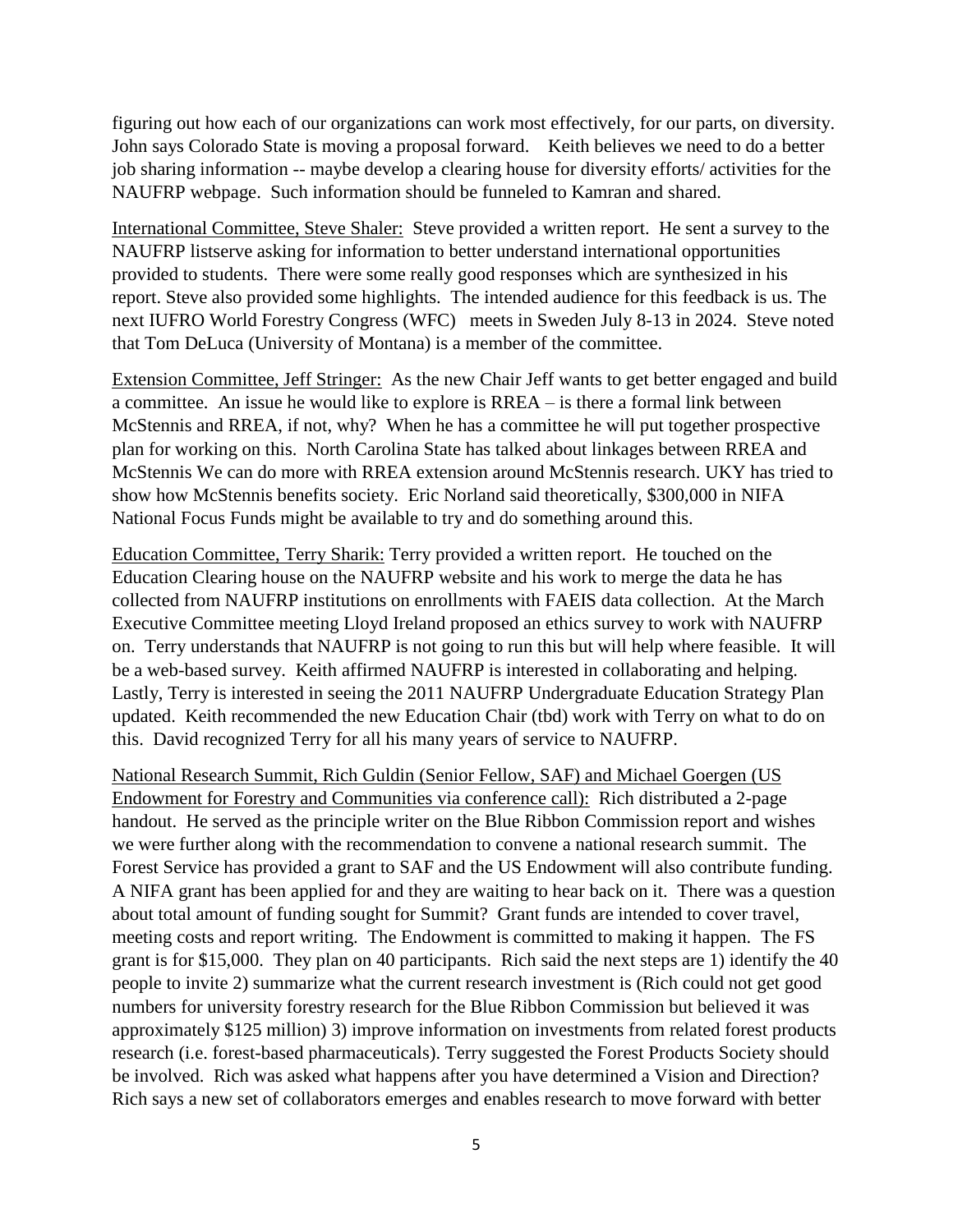partnerships. Keith comments on the amount of resources going towards the research enterprise from universities and suggests they look at the McStennis matching (non-federal) dollars – this information is fed to NIFA annually. Michael was asked how does NAUFRP get involved with putting the Summit together? Michael said to appoint NAUFRP representatives and identify grand challenges. Bob Wagner volunteered to work on this. Bob says we have not looked at capacity; that needs to be part of this. And more customers/clients like the State Foresters and forest products industry need to be involved. Katy suggests 1) looking at state programs as models and 2) would like to hear from those who are going to be implementing the outcomes (i.e. people coming out of grad school). Eric says other countries have different models; Canada is a good one to look at. It would be good to hear about those. Rich agrees with Eric and said the Blue Ribbon Commission did look at different models like DOMCAR *(??),* Finland and the European Forestry Institute. Keith believes the most important goal that the handout lists is #3 - coordinating a continuous system because we are not going to be able to do this every 5 years. Rich believes a FRAC-like organization will be needed and referred to the National Research Council capacity study led by Fred Cubbage in 2002. He asked who will be the point of contact for NAUFRP? Keith said Red Baker would be. Other NAUFRP representatives will be Kamran, Bob, Adrian and David. Randy noted industry used to have a robust research committee that used to go to the Hill. Tim White worked with NAFO to articulate their member research needs. This committee needs to think about how to engage stakeholders/clients. David noted the Blue Ribbon Commission focused heavily on forest products. Rich said SAF's intent is broader. Keith plans to ask the General Assembly attendees tomorrow to indicate their interest in being involved with the Summit and pass those names to Rich and Michael.

BAC/BNR, John Hayes: John participates in monthly conference calls of the APLU Budget Advocacy Committee to discuss different issues. The primary subject for the APLU Board of Natural Resources is the Forest Health Initiatives (FHI). A white paper has been developed focused on forest health impacts broadly (water, communities,…) It has a structure and format: there are twelve sections with lead authors identified. Almost all the teams have been populated. John believes they have a good structure for moving forward. The idea is to have an initial draft by late October. There will be an overview and an effort to identify where federal funding investments will help move actions forward. Red has been working to get regional examples but has had trouble finding information they are comfortable with pertaining to the status of the nation's forest health. He said we have specifics at the regional levels but it is very difficult to blow these up to a national level. He has also recently learned about a US-Canada Forest Health Summit and perhaps some of the impacts in the US will be highlighted and useful to our effort. John says 35-38 people are involved and he feels overall they have a good start; he is optimistic there will be a draft for the next meeting. APLU asked us to do this. John hopes they will stand behind us in terms of funding support. USDA Under Secretary Jim Hubbard and Linda have been talking about forest health challenges. Jim has reached out to us as USDA Secretary Perdue is moving to increase commodity production on national forests. Jim is sincerely interested in working with us. He arrives in Portland tomorrow and plans to meet with a small group of us. Keith asked who is interested in participating. Dave, Dale, Mary, John Bob, Allen, Kamran, Adrian, Katy, Janaki, Steve and Keith indicated they would like to.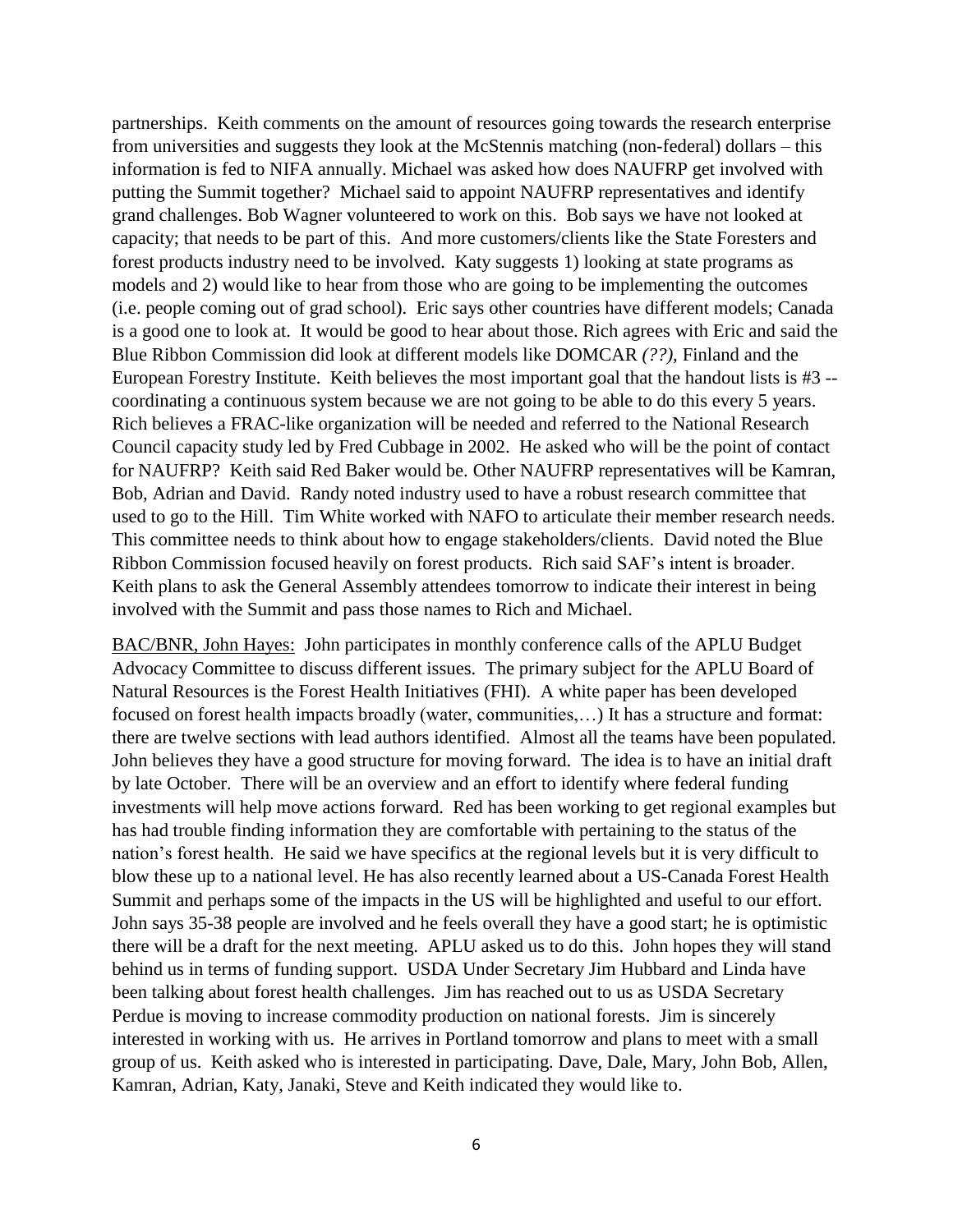Dale Greene, Southern Regional Chair Report: *(Terri out for some of this)* Bill Hubbard is going to be moving to Maryland Extension in January. The Southern Region is no longer planning to fund the regional extension consortium. A new chair needs to be identified to replace Dale.

Linda Nagel, Western Regional Chair Report: Western NAUFRP held a summer meeting at Northern Arizona University with a one day field tour. Their business meeting focused on diversity and inclusion (D&I) issues which brought to light resources that might be available. There was consensus for NAUFRP to focus more on D&I. They looked at the Southern Region's Survey and decided to rely on FAEIS for their data. They also began discussing fire in context of climate change, forest resilience and changing demographics.

Mike Messina, Northeast Regional Report: The Northeast region encompasses twelve states in but only about six are active with NAUFRP (ESF, NH, VT, ME, WV, Penn). This year they decided to meet in conjunction with the National Council of Forestry Association Executives (NCFAE) in Portland, ME in July for their annual meeting. Mike spoke to the group. He found they were a very interesting and he recommends having a local NAUFRP representative attend their future meetings. The Northeast sent back McStennis stories (about 10).

Randy challenges the regional groups to do something different with their meetings: invite different speakers, include faculty and/or regional advisors/stakeholders.

McStennis Communications Strategy, Mary Watzin: Mary said we left the March meeting with the idea to work with our institutions' communications people but that didn't come together. Instead, she has worked with her own communications person and wants to preview a PowerPoint she would like to present to the General Assembly tomorrow if this group likes it. She displayed an example (PPT) one pager for the 'North Carolina Tree Improvement Program - McStennis: Forest Innovations Start Here'. Important are the key messages and forest sector; Mary wants to leverage other partners. John comments that he has no objections to the wording but feels that McStennis is focused on a commodity here. Randy said this projects the benefits of forests for public problem solving. Dale thinks this is outstanding effort – the template is great and can be used for water, wildlife habitat and more. Keith feels we need to make an effort to understand what the general public associates with certain forestry words -- don't assume our words mean same thing to the public (example 'landscape') The research is there; that's why we need professional communicators. The template has several inherent parts to it: collaborators, a federal program, impacts, one page. Mary estimates the overall cost of this would be \$50,000; her communications person Sarah could manage it and Mary oversees. Mary is not sure this group is comfortable. Keith thinks they are. Dale is willing to contribute; he needs these. Georgia could do 6-12 of these. Adrian suggests the template could be used to profile alumni (example,  $2<sup>nd</sup>$  Native American to achieve a PhD is now working at BLM). All stories are local but have a national impact as well. Randy asked Daniel Cassidy whether NIFA has impact statements? Daniel says they have been talking about this. Each school can take four percent administration of their McStennis allocation to use for something like this but NIFA can no longer do something like this by grant (the only option would be through a conference grant). John asked Mary whether this would be \$50,000 a year? She is not sure; we would be creating a network and template. Eric said NAUFRP can create its own McStennis logo (NIFA has no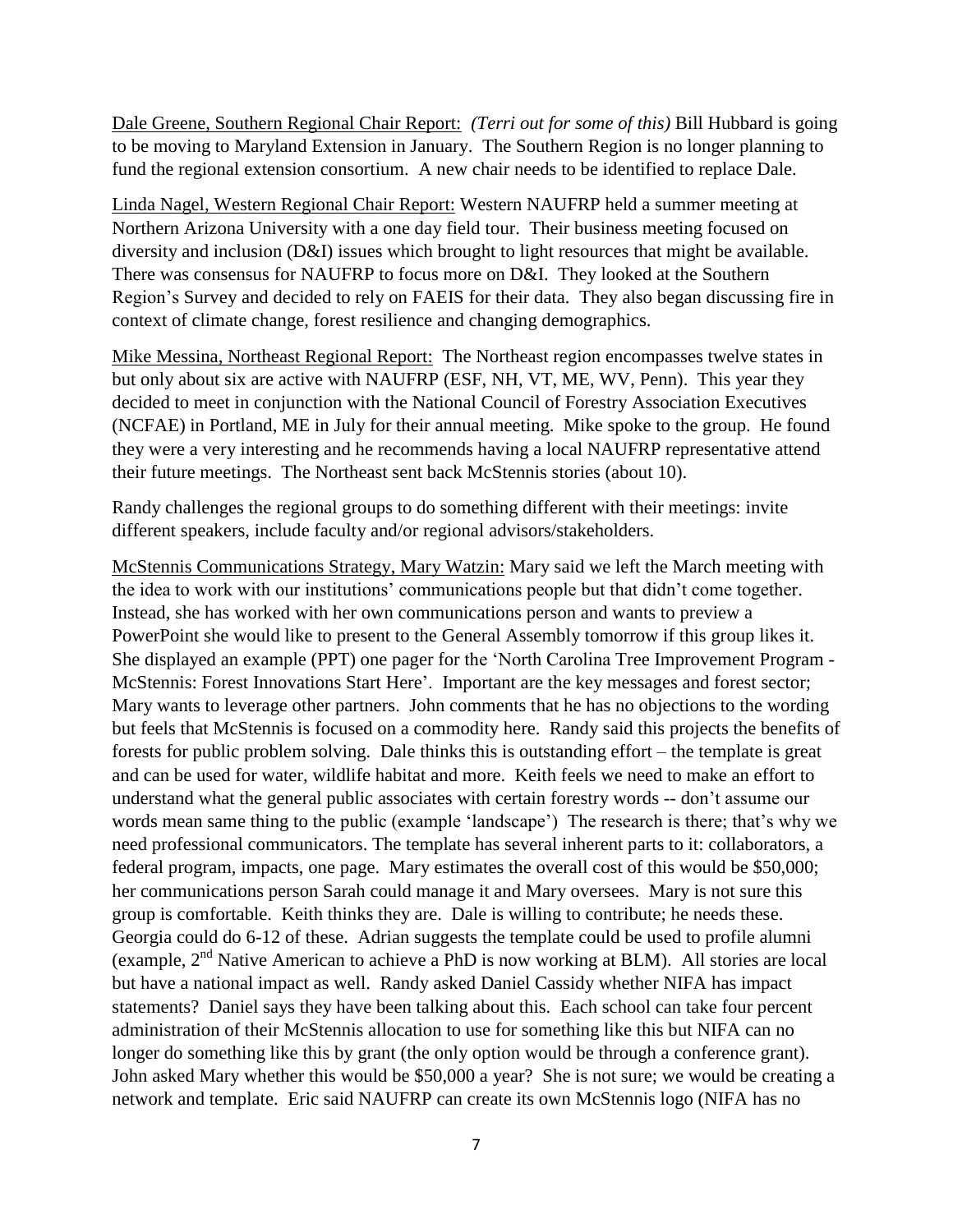discretionary funding for this). Mary is going to report to the General Assembly. Randy says Mary can say the Executive Committee has endorsed the tactics and pursuit of funding options and is to bring a template back to the March meeting. Mary emphasized that key to the template is the McStennis tagline and consistency in font and style. Keith said we will ask our institutions to vet the template and provide feedback to Mary by the end of the year. In January she will send the final template out for us to plug in the appropriate information for the March meeting. Bob says when we google McStennis we should hit all of our institutions' webpages with this kind of branding. Keith says we want to get people thinking and we will send instructions, details and the template.

Buck Vandersteen, CARET Liaison: CARET will have an Executive Committee meeting in New Orleans in November. He thanked Mike and Steve for participating in the NCFAE annual meeting. That will occur in Washington State next year.

Randy urged the regional chairs to think about inviting Member of Congress or their staff to their meetings.

USDA National Institute for Food and Agriculture: Randi Johnson reported the 2019 RFA will be out soon and she encouraged carefully reading the agency's Budget Explanatory Notes, especially for AFRI. In the name of consolidation for efficiency all USDA employees will get new email addresses. The new NIFA Director is Scott Angle. He was dean at the University of Georgia School of Agriculture and has been very involved in APLU, BAC and CLP. Eric Norland noted the last ATR meeting was four years ago. They are planning the next one on March 7, 2019 the same week the NAUFRP Executive Committee and CARET will meet in DC, hopefully in the newly developed DC Wharf area. The Planning Committee includes three NAUFRP representatives: David Newman, Mary Watzin, Sue Blodgett (Iowa State University). They have had one call. The target audience are the ATRs. Eric reported that they (Eric, Daniel, Ali) are recommending the allowable McStennis carryover be changed to 50 percent. This is an agency-wide recommendation. Randy noted that it was after the last ATR meeting that McStennis carryover was changed from 10 to 100 percent. Eric was asked if funds don't get out to the institutions until the  $3<sup>rd</sup>$  or  $4<sup>th</sup>$  quarter, what then? Eric said a request can be made to carryover more. The ATR meeting will not be limited to ATRs; they will be encouraged to bring their program administrators and NAUFRP representatives. In FY2020, NIFA will begin to ask for a program budget. Steve asked if this will be university wide? Keith urged them to include the word "forecast". This is really not new but being stressed because of a recent audit. Eric said that every five years they write to the Governor in each state asking which institution is to get McStennis funds and if more than one, what percentage. This will be done in 2020 in consultation with NAUFRP with copies of all correspondence going to the institutions. A new NIFA Manual should be out by March covering all programs and will only be 199 pages.

Keith reviewed the nomination process for NAUFRP officers. Two nominations are elected every two years; all other positions are appointed by the President. This is specified in the By-Laws. Katy has agreed to be nominated as Treasurer again and Janaki as President-Elect. Current appointments end with the calendar year and new officers begin on January  $1<sup>st</sup>$ . New Policy and Education Chairs will need to be appointed. Currently we have an Ad Hoc